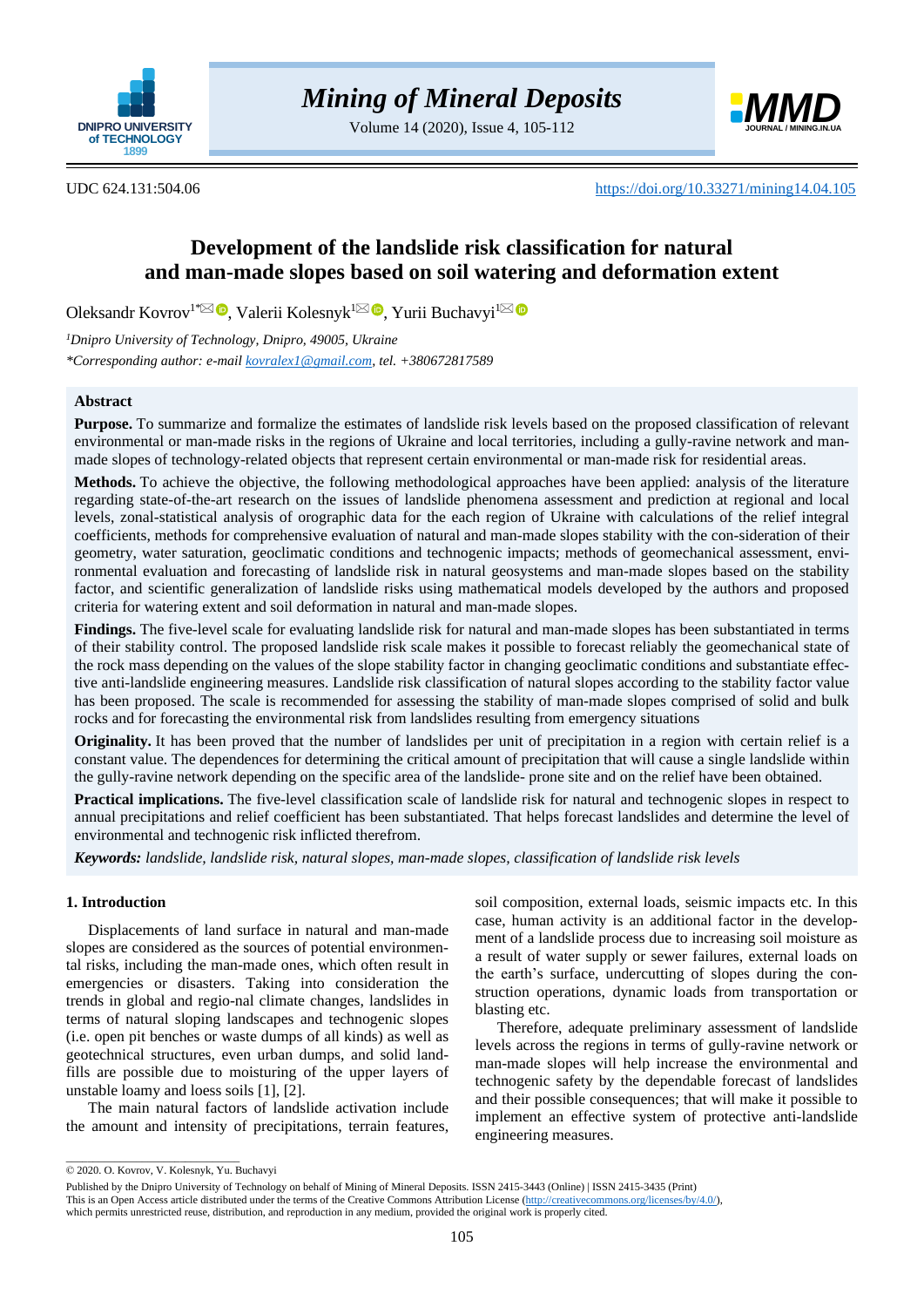There is a wide range of current publications related to the landslide phenomena.

Study of the effects of both climate change and increasing atmospheric precipitation on the landslide intensification in Asia, South America, and Africa was carried out on the basis of numerical simulation and regressive analysis of the landslides, caused by climatic changes in the temperature and precipitation, and the probabilistic landslide risk models at the regional level [\[3\].](#page-6-2) As a result of global warming, the frequency and intensity of precipitation, being the main factor of rapid landslides, is constantly increasing. These consequences of global warming and the development of EGP are difficult to predict and evaluate.

The landslides occur in the form of flows and shears of soil as well as destruction of the surface geolayers and displacements. Landslides have the characteristics of the development and distribution for specific regions or even continents and play an important role in the evolution of landscapes. In many regions, they also pose a threat to local infrastructure and population [\[4\].](#page-6-3)

Natural phenomena, including precipitation, snow melting, temperature changes, earthquakes, volcanic activity as well as anthropogenic activity, are the dominant factors of slope stability, if landslide occurs. The mechanisms by which a climate change can affect landslides and reduce stability of natural and engineering slopes are studied systematically through the evaluation of the impact of forecasted climatic changes on the landslide processes [\[5\].](#page-6-4) Therefore, it is expected that in the future, climatic changes will continue to affect slope stability in terms of different time and geographic ranges [\[6\].](#page-6-5)

Similar results were obtained for mountainous areas in the north-east of Italy, where precipitation reduction and, accordingly, reduction of shear activity in spring periods took place. Studies in the south-east of England demonstrated that the recorded 11% increase in the average annual precipitation predominantly in winter as well as 13% increase in moisture evaporation due to the increased average annual temperature resulted in the changing soil moisture and its reduced deviations in slopes [\[3\].](#page-6-2)

Geotechnical analysis for predicting the future behavior of active landslide processes in Basento valley (Southern Italy) using different climatic scenarios shows that, with the decrease in average daily precipitation by 2.4% and the increase in average daily temperature by 0.04% for every ten years for the period of 1965-2100 will reduce the level of groundwater by 8 mm and decrease the soil displacement by 77-86 cm.

Thus, according to the analysis results, the expected changes in climate are not significant; however, that affects the dynamics of the landslide process due to the modest decrease in the amount of annual precipitation and temperature rise [\[7\].](#page-6-6)

While studying the expected landslides within the area of Orvieto (Umbria, Central Italy), it was established that the decrease in precipitation would slow down the sloping processes [\[8\].](#page-6-7) The worst scenario for the development of Taiwanese mountainous terrain was estimated in the paper by Chang  $\&$  Chiang [\[9\];](#page-6-8) it was found that with the increasing amount of precipitation by 15% in the average annual maximum for the study periods of 1960-2008 and 2010-2099, the average intensity of the landslides would increase by 12%.

The represented analysis of modern studies is just a brief description of rather complex dependence of the influence of various factors on the development of natural landslides that

draws an interest to the reliable forecasts and methodology of landslide risk assessment for Ukrainian regions.

Thus, numerous case studies and results of profound research on landslide issues in the regional context are represented by prof. G. Rudko [\[10\],](#page-6-9) taking into consideration the geomorphological and climatic features of the territories.

There are lots of classifications of technogenic landslides developed on the basis of definitions of stable slope parameters at open pits [\[11\].](#page-6-10) Though, in terms of natural slopes, some of them are unacceptable due to the lack of ecological component of the landslide risk level.

Nevertheless, modern methods and approaches consider the slopes of open pit mines as the complex geotechnical structures having natural geological and geo-mechanical properties [\[12\].](#page-6-11) However, the represented methodology does not take into account the hydrogeological characteristics of the rock mass, which affect significantly their strength.

Numerous papers provide slope stability estimations using probabilistic approaches [\[13\],](#page-6-12) [\[14\].](#page-6-13) The disadvantage of these methods is in the limited application of the known rock breaking criteria, which raises doubts about the reliability of the results.

To control the landslide risks for slopes in terms of large open pits, ground-based radars are used; that provides high accuracy in studying slope stability in real time [\[15\],](#page-6-14) [\[16\].](#page-6-15) However, the use of geodetic radar does not provide a full picture of the deformation processes occurring within the rock mass at the moment of collapse.

To have complete evaluation of the slope stability, it is necessary to take into consideration the available cracks or other discontinuities within the medium [\[17\]](#page-6-16) as well as the groundwater level and moisture saturation of the rock mass, which affects significantly the stability factor [\[18\].](#page-7-0) These are the key factors associated with the climate change, precipitation [\[3\],](#page-6-2) and other natural factors, having considerable influence on the intensification of natural landslides.

Numerous publications deal with critical review of landslide classification systems to identify their limitations as well as their relevant criteria for classifying loess-slope failures [\[19\].](#page-7-1) In addition, the application of digital satellite data looks as the most promising trend for deep investigation, forecasting, and classification of landslides at a regional level [\[20\].](#page-7-2)

The abovementioned analysis of the research regarding the landslide risks indicates the relevance of a landslide problem both in the regional context and globally. The influence of moisture saturation and soil watering due to excessive atmospheric precipitation acts as a trigger factor for landslide hazards. Taking into consideration the global climate changes, landslide forecasting and landslide risk classification are of great importance for the applied research.

#### **2. Formulation of the objectives and tasks**

The objective of the paper is to summarize and formalize the estimates of landslide levels based on the proposed classification of relevant environmental or man-made risks within both Ukrainian regions and local territories, including a gully-ravine network and man-made slopes in terms of geotechnical objects that represent certain environmental or man-made risks.

The available methods for assessing the landslide-risk levels of natural and man-made slopes do not provide reliable forecasting of the moment of landslide occurrence, ex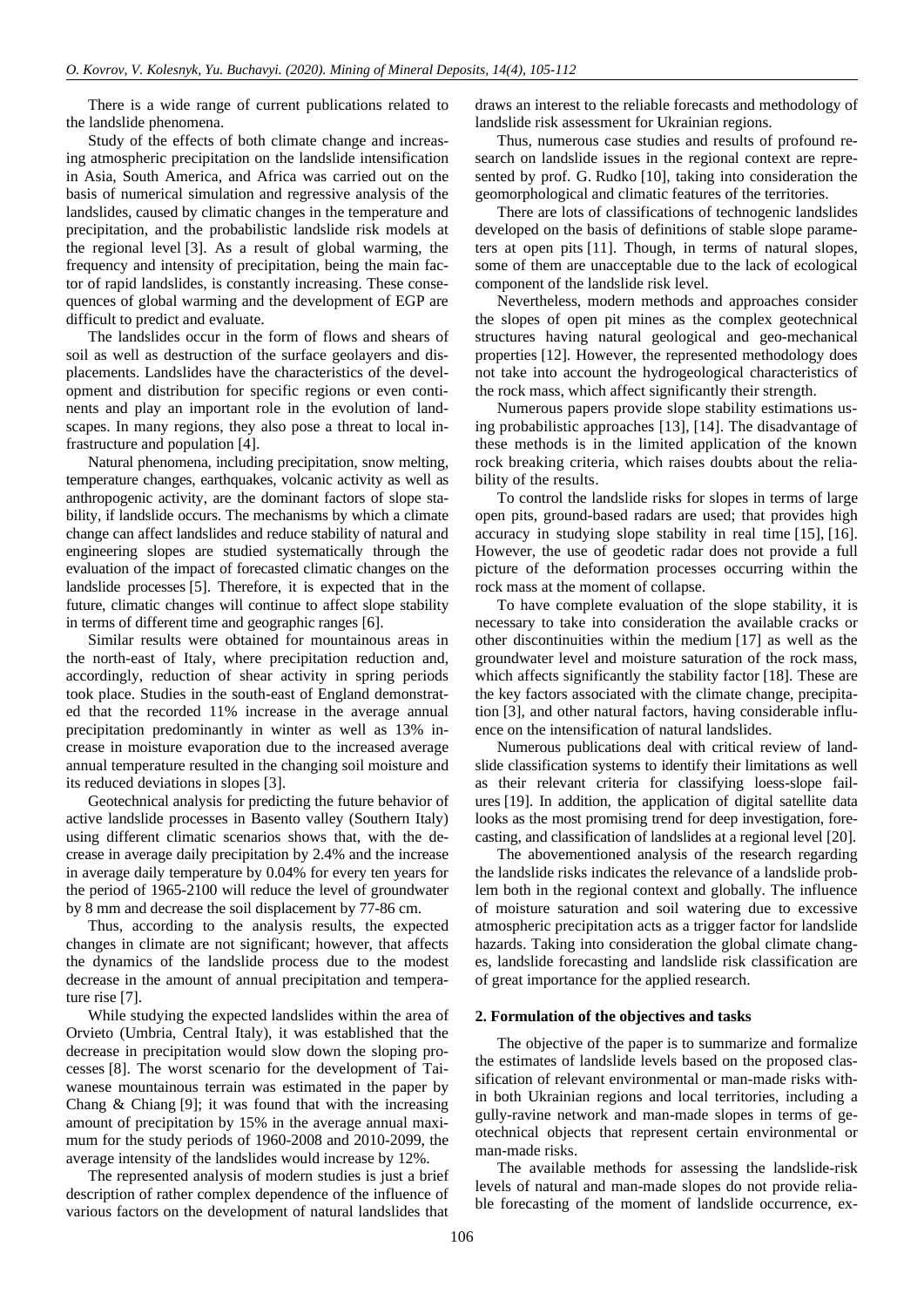tent, and consequences; that is an obstacle to the implementation of preventive measures. Therefore, the scientific task is in practical forecasting of landslide risk levels for natural and technogenic slopes and estimating their possible consequences on the basis of classification of their ecological or technogenic hazard for certain changes in geoclimatic conditions.

To achieve the objective, the following tasks are set:

– to carry out zonal and statistical analysis of the orographic data for the regions of Ukraine and calculate the integral coefficients for landslide risk assessment depending on the precipitation amount and relief;

– to plot a geoclimatic model for landslide forecasting at regional and local levels;

– to substantiate the classification of landslide risks in terms of regions depending on annual precipitation and relief coefficients;

– to develop a scale of levels for "landslide risk – stability" of natural and man-made slopes according to the geomechanical criterion.

#### **3. Materials and methods**

Materials of the paper are based on the analysis of information sources regarding state-of-the-art research on the issues of landslide assessment at both regional and local levels.

To achieve the objectives, the following methodological approach was applied: methods of comprehensive stability evaluation for natural and man-made slopes with the consideration of their geometry, watering, geo-climatic conditions, and technogenic impacts; methods of geomechanical assessment, environmental evaluation, and forecasting landslide risks in terms of natural geosystems and man-made slopes based on the safety factor.

The research methodology combines the application of two approaches to determine the levels of landslide risks. The first approach is based on the zonal and statistical analysis of the orographic data for each region of Ukraine with calculations of the integrated terrain coefficients and plotting a geoclimatic model of landslide risks depending on the atmospheric precipitation. The second approach is based on the stability assessment of natural and man-made slopes, taking into consideration physical and mechanical properties of the rock mass and shear deformations.

To solve the specified tasks, the sequence for determining the landslide risk levels of both within the regions of Ukraine and within the local areas of the ravine-gully network, depending on the precipitation rate and terrain, is considered. Further, the classification of landslide risks at the regional and local levels as well as the relevant scale of landslide risks for natural and man-made slopes are substantiated according to the geomechanical criterion of stability. Practical aspects for application of the proposed classifications are studied.

#### **4. Results and discussion**

The achievements of the authors can be divided into two parts. The first one is based on the analysis of statistical data for the Ukrainian regions concerning the dependence of the number of landslides on the precipitation amounts in some regions taking into account the terrain features. As a result, a mathematical geoclimatic model of landslide risks was constructed, making it possible to forecast the landslide hazard at a regional level.

In particular, the model was the basis of the expression for determining parameters of the factors critical for the occurrence of a single landslide in terms of the gully-ravine network. Results of the second part are based on the laboratory studies to determine the strength characteristics of rocks and assessment of slope stability at open pits taking into account geological and hydrogeological characteristics of the rock mass. These results are significant for forecasting the levels of landslide risks for natural and man-made slopes. The obtained reliable estimates for landslide risk levels will help solve practical problems related to predicting the effects of landslides and controlling their prevention at regional and local levels.

To solve the specified task, the classification of landslide risk levels in Ukrainian regions and local territories of the gully-ravine network was considered, depending on the precipitation intensity and terrain features. Then, the definition and classification of the landslide levels for local natural and man-made slopes were analyzed, basing on the geomechanical slope stability.

The mathematical model of the dependence of the number of landslides upon the precipitation intensity and terrain features in certain regions is based on deep understanding of the landslide formation tendencies [\[21\].](#page-7-3) There were two main factors determining the landslide risk – terrain features and precipitation amount in certain regions. They were taken as a key concept of the model, in which the number of landslides is more in terms of those territories where the terrain is more rugged and the soil is moistened by increasing amount of precipitation. Therefore, the number of displacements, as the value of the mathematical model result, is directly proportional to the two input factors – relief and precipitation.

When developing the model, it is taken into account that the relief factor is relatively constant; thus, it is advisable for the model to take the coefficient into account. Atmospheric precipitation is changing dynamically, so this factor is selected as the input variable of the model.

Taking this approach into consideration, the values of the relief coefficients for each region of Ukraine were obtained initially by zonal and statistical analysis of the mapping data. Thus, on the basis of the averaged values of three relief components, the integral relief coefficients (*Кint*) for each region are calculated using the formula:

$$
K_{int} = K_{alt} \cdot K_{dens} \cdot K_{depth},\tag{1}
$$

where:

 $K_{alt}$  – the altitude coefficient;

 $K_{dens}$  – the relief density coefficient;

*Кdepth* – the relief depth coefficient, dimensionless.

The input data to calculate the abovementioned coefficients were obtained from cartographic materials taken from the geoecological web resource [\[22\].](#page-7-4) The averaged values of the relief coefficients were calculated for landslide occurrence in all the selected regions of Ukraine according to zonal and statistical analysis of geomorphological data.

The set of statistical data on the number of landslides in Ukraine per  $1000 \text{ km}^2$  ( $N_{ls}$ ) was converted to the normalized values in terms of relief coefficient  $N_{ls}/K_{int}$ . Then a regression dependence of these values on annual precipitation *W* (mm) in certain Ukrainian regions was obtained according to meteorological statistics.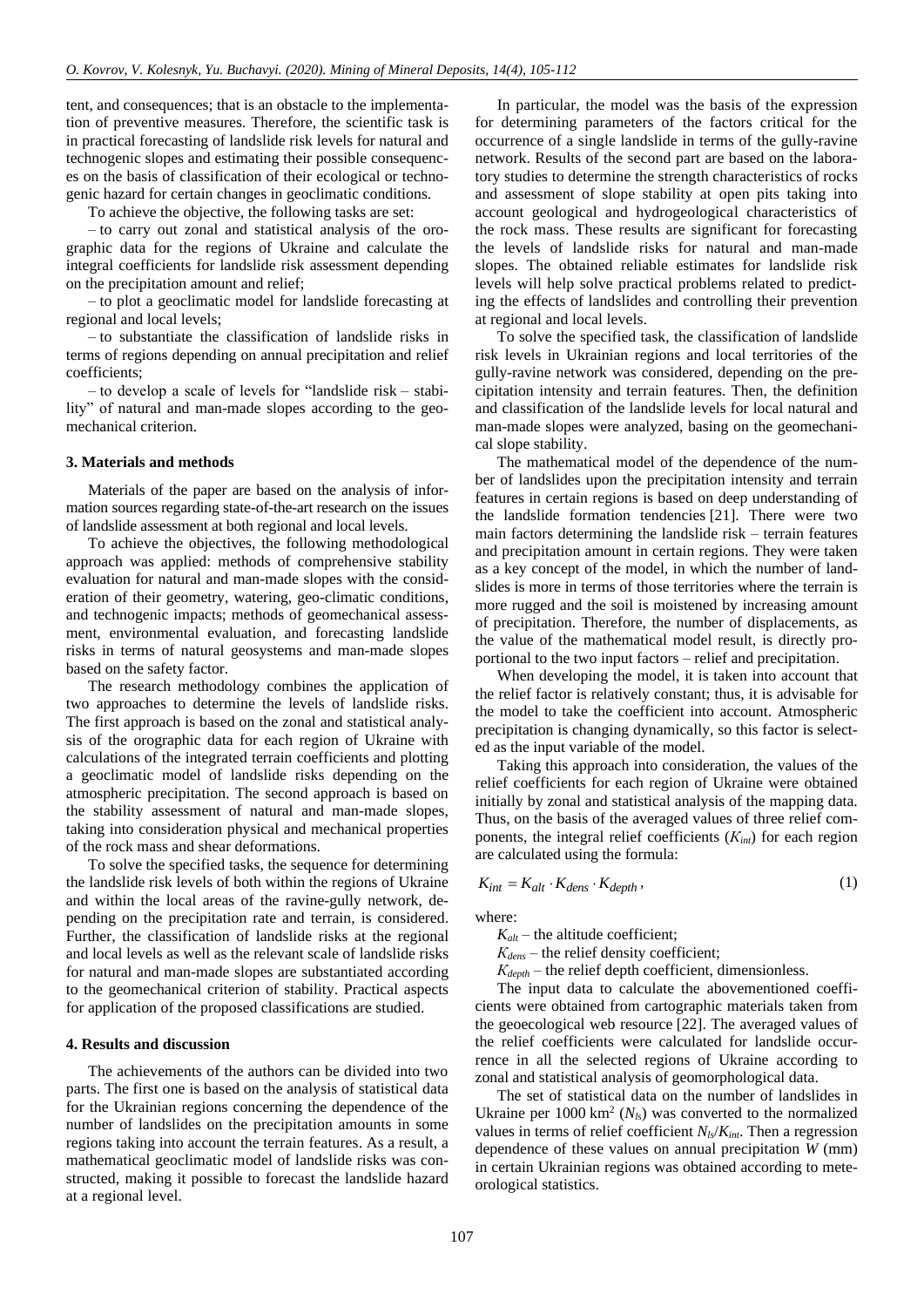As a result, a highly reliable linear regression equation is obtained:

$$
\frac{N_{ls}}{K_{int}} = 0.011 \cdot W; \quad R^2 = 0.9738 \,. \tag{2}
$$

Finally, the regional model of landslide risks, which estimates the number of landslides from the amount of precipitation, taking into account the relief coefficient, is represented by the equation:

$$
N_{ls} = 0.011 \cdot K_{int} \cdot W \tag{3}
$$

The highest reliability of this mathematical model is ensured in the range of precipitation from 350 to 1400 mm/year, and in terms of the values of integral relief coefficient from 3 to 11. However, since the straight regression line originates from 0 point, the model can be considered reliable for the precipitations less than 350 and more than 1400 mm/year. Thus, extrapolation of the landslide number is possible.

Equation (3) characterizes the number of landslides per  $1000 \text{ km}^2$  of the area in a particular region with the corresponding annual precipitation amount. In addition, the number of landslides attributable to a precipitaion unit in the region with a particular relief is a constant value. That was the reason for determining the landslide potential in the regions of Ukraine (Table 1) and creating an appropriate classification, which is implemented in practice in the form of a landslide map (Fig. 1).

*Table 1. Results of determining the potential landslide risks in the regions of Ukraine*

| Name of the<br>administrative<br>area (region) | Precipitation<br>within the<br>regions,<br>$mm/year*$ | Integral      | Regional potential           |
|------------------------------------------------|-------------------------------------------------------|---------------|------------------------------|
|                                                |                                                       | coefficient   | landslide risks              |
|                                                |                                                       | of the relief | in terms of precip-          |
|                                                |                                                       | influence,    | tation, landslides           |
|                                                |                                                       | dimensionless | per $1000 \text{ km}^2$      |
|                                                | W                                                     | $K_{int}$     | $(N_{ls}/W = 0.011 K_{int})$ |
| AR Crimea                                      | 753.75                                                | 6.26          | 51.90                        |
| Vinnytsia                                      | 673.75                                                | 6.62          | 49.07                        |
| Dnipropetrovsk                                 | 558.50                                                | 4.13          | 25.35                        |
| Donetsk                                        | 538.50                                                | 5.02          | 29.76                        |
| Zakarpattia                                    | 1301.25                                               | 9.28          | 132.88                       |
| Ivano-Frankivsk                                | 1032.25                                               | 9.75          | 110.73                       |
| Kyiv                                           | 609.25                                                | 4.15          | 27.80                        |
| Luhansk                                        | 494.50                                                | 5.61          | 30.52                        |
| Lviv                                           | 840.25                                                | 8.19          | 75.71                        |
| Mykolayiv                                      | 613.50                                                | 3.87          | 26.12                        |
| Odesa                                          | 600.25                                                | 4.19          | 27.68                        |
| Poltava                                        | 595.25                                                | 3.76          | 24.65                        |
| Sumy                                           | 568.00                                                | 4.43          | 27.65                        |
| Kharkiv                                        | 521.50                                                | 4.40          | 25.23                        |
| Khmelnytsk                                     | 661.00                                                | 6.80          | 49.43                        |
| Cherkasy                                       | 610.00                                                | 4.98          | 33.44                        |
| Chernivtsi                                     | 713.25                                                | 10.84         | 85.04                        |

Table 1 shows that the estimates of the number of annual landslides per  $1000 \text{ km}^2$  vary from a minimum value of 24.65 to a maximum value of 132.88. Rather wide range of variations of the number of landslides in Ukrainian regions was devided into 5 ranges with a step multiple of 20 landslides, that characterizes the level of landslide risks, i.e.:  $< 20$  – low landslide risk;  $20-40$  – moderate;  $40-80$  – medium;  $80-120 - high$ ;  $> 120 - extra$ ordinary.



*Figure 1. Map of the landslide risk forecast in the regions of Ukraine*

Thus, it was possible to classify the potential landslide risks in Ukrainian regions by the estimated number of landslides, depending on the annual precipitation value, taking into account the relief and visualization on the map shown in Figure 1.

This map should be supplemented by the proposed classification of landslides represented in Table 2, which is proposed for landslide forecasting.

*Table 2. Classification of landslide risks of regions as a factor of environmental safety due to the number of landslides depending on annual precipitation and relief coefficient*

| Level             | Number of landslides    | Class             |
|-------------------|-------------------------|-------------------|
| of landslide risk | per $1000 \text{ km}^2$ | of landslide risk |
| Low               | < 20                    |                   |
| Moderate          | $20-40$                 | Н                 |
| Medium            | 40-80                   | Ш                 |
| High              | 80-120                  | IV                |
| Extraordinary     | >120                    |                   |

Equation (3) helps determine the precipitation amount that will cause at least one landslide per area *S*, km<sup>2</sup>. The corresponding solution for this equation with respect to the precipitation intensity *W*s, causing a single landslide, is as follows:

$$
W_s = \frac{90.91}{K_{ps} \cdot S}, \text{ mm.}
$$
 (4)

Obviously, at the local level, the critical precipitation for a single landslide in the gully-ravine network will vary depending on the specific area of a landslide-prone section and the corresponding relief index, as shown in Figure 2.

Equation (4) makes it possible to predict not only critical precipitation amount for single landslide in the gully-ravine network. On the one hand, the number-coefficient 90.91 in the numerator characterizes critical precipitation in mm, which will cause a landslide within the landslide-prone area of 1 km<sup>2</sup> with 1.0 relief coefficient. On the other hand, this value corresponds to the amount of water falling on the specified area, since it has mm∙km<sup>2</sup> dimension.

Finally, critical value of soil moisturing for the landslide effect at the landslide-prone section of the gully-ravine network with certain terrain can be estimated as follows:

$$
W_s S = \frac{90.91}{K_{ps}}, \text{ mm} \cdot \text{km}^2 = \frac{90.91 \cdot 10^3}{K_{ps}}, \text{ m}^3. \tag{5}
$$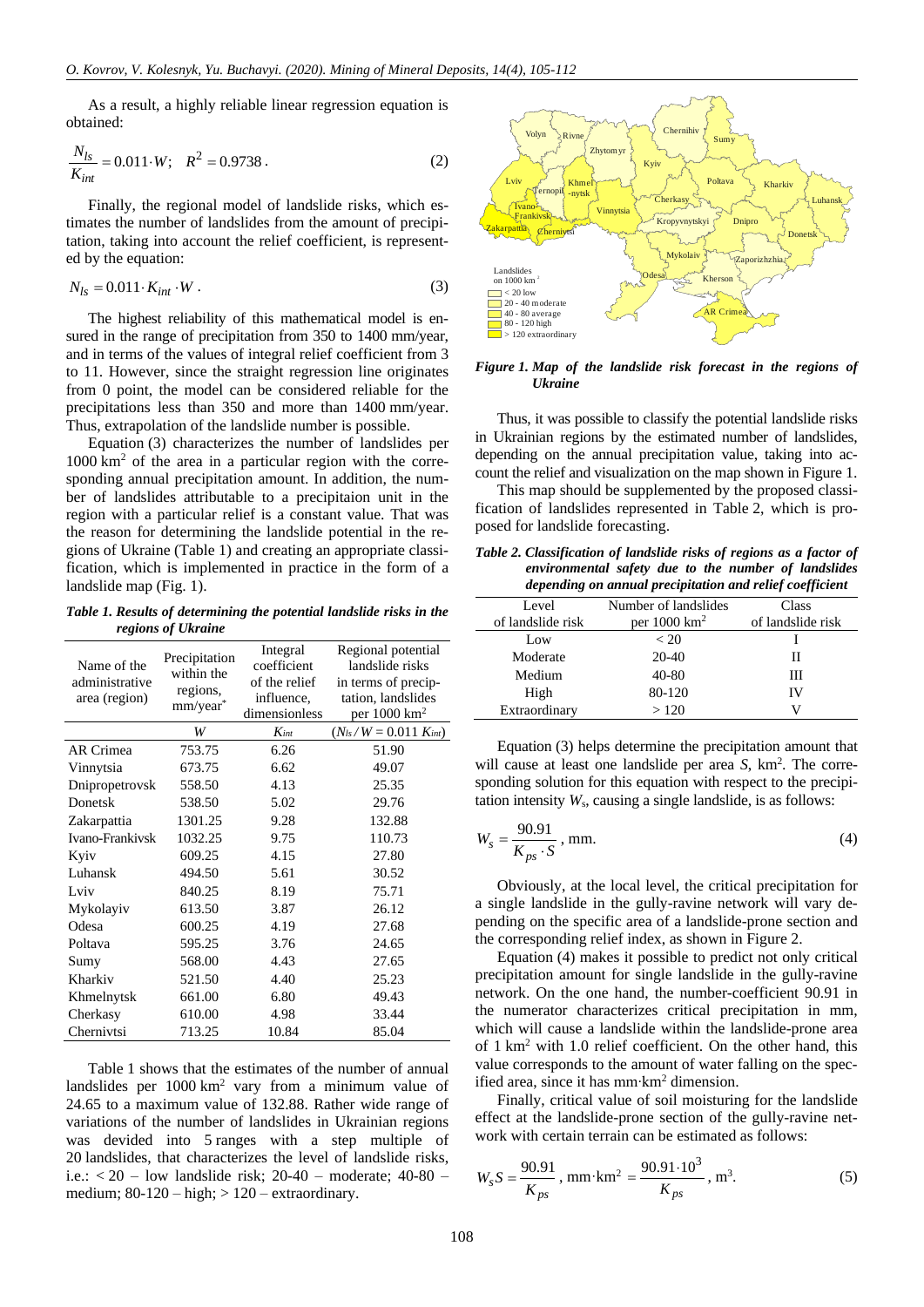

*Figure 2. Critical amount of precipitation which will cause a single landslide within a certain section of the gully-ravine network for some values of integral relief coefficient Kps*

Equation (5) helps estimate the amount of moistured soil *V* in m<sup>3</sup> that is removed from the soil mass as a result of landslide. Divide the left and right parts of the Equation (5) by this value. We obtain the relative value of the critical soil moisture when the landslide occurs, which can be calculated in percent  $W_{\rm g}$ , %:

$$
W_g = \frac{V_s \cdot S \cdot 100}{V} = \frac{90.91 \cdot 10^5}{V \cdot K_{ps}}, \, \%
$$

Thus, we obtain an equation for specifying the critical relative soil moisture:

$$
W_g = \frac{90.91 \cdot 10^5}{V \cdot K_{ps}}, \, \%
$$

further we obtain the amount of the displaced soil volume *V*:

$$
V = \frac{90.91 \cdot 10^5}{W_g \cdot K_{ps}}, \, \text{m}^3. \tag{6}
$$

Field studies of the soil moisture within the landslideprone slopes show that the values  $W<sub>g</sub>$  vary within the range of 15-20% depending on the soil porosity and physical properties under natural conditions.

Therefore, substituting a certain moisture value for unstable soil, we determine the volume of the moistured soil displaced during a landslide.

Thus, in practice, to predict the displacement parameters for the local landslide, the integral coefficient of relief *Крs* must be determined.

The authors propose to define *Крs* as the product of the coefficients characterizing certain changes in the local terrain of a certain section of the gully-ravine network, i.e:

$$
K_{ps} = K_{alt} \cdot K_{ls} \cdot K_{is} \,,\tag{7}
$$

where:

 $K_{alt}$  – the coefficient of difference in absolute altitudes along the gully-ravine network;

 $K_{ls}$  – the coefficient of the most landslide-prone slope;

 $K_{is}$  – the coefficient of intersection for the most landslideprone slope.

These coefficients are calculated taking into account the

$$
K_{alt} = \frac{1000 \cdot \Delta h}{L_{gen}};
$$
  
\n
$$
K_{ls} = \frac{h_s}{l_s};
$$
  
\n
$$
K_{is} = \left(\frac{l_{down} \cdot l_{up}}{h_s \cdot l_{down}}\right),
$$
  
\n(8)

where:

 $L_{\text{gen}}$  – the general length of the gully, m;

 $\Delta h$  – the difference in absolute altitudes along the gully, m; 1000 – the conversion factor, ppm;

 $h<sub>s</sub>$  – the absolute slope height, m;

 $l<sub>s</sub>$  – the slope length, m (Fig. 3a);

 $l_{up}$ ,  $l_{down}$  – the width of the gully within the upper and lower relief respectively, m (Fig. 3b).



*Figure 3. Explanatory diagrams for calculating a coefficient of the most landslide-prone slope Кls (а) and the coefficient of intersection Кis (b)*

Thus, to predict the amount of precipitation *W<sup>s</sup>* that will cause a single landslide within a certain share of a gullyravine network with  $S$  area estimated in  $km^2$ , the integral coefficient of relief  $K_s$  for this territory should be determined.

To illustrate the proposed model, we calculate the integral coefficient of relief *Kps* for landslide-prone gully Diivska (Diivka district, Dnipro). The gully geomorphology is caused by the joint influence of natural and man-made factors. As a result of the geomorphological survey of Diivska gully, the following baseline data were obtained to evaluate the landslide risks within the selected cross-section: *Lgen* = 1080 m; *S* = 0.092 km<sup>2</sup> ; *∆h* = 22 m; *h<sup>s</sup>* = 17 m; *l<sup>s</sup>* = 4 m; *ldown* = 12 m;  $l_{up} = 42$  m.

The integral coefficient of terrain *Kps* and the amount of precipitation *W<sup>s</sup>* that cause a single landslide are determined as follows:

as follows:  
\n
$$
K_{ps} = K_{alt} \cdot K_{ls} \cdot K_{is} = \frac{1000 \cdot \Delta h}{L_{gen}} \cdot \frac{h_s}{l_s} \cdot \frac{l_{down}}{l_{up}} \cdot \frac{h_s}{l_{down}} = \frac{1000 \cdot 22}{1080} \cdot \frac{17}{4} \cdot \frac{12}{42} \cdot \frac{17}{12} = 20.37 \cdot 4.25 \cdot 0.28 \cdot 1.42 = 35.04.
$$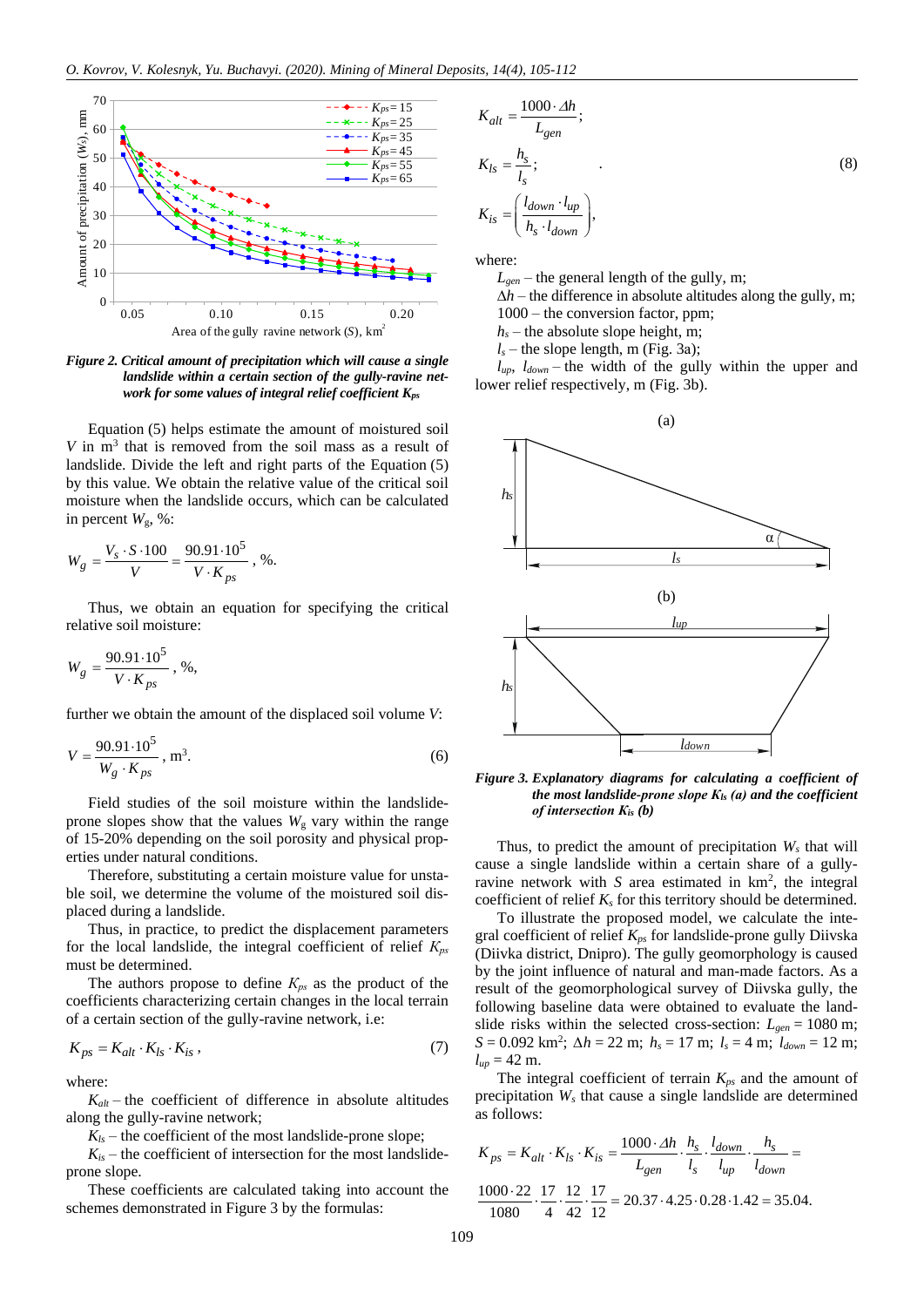As a result, the intensity of precipitation critical value for a single landslide within the selected cross-section of the gully will be as follows:  $W_s = 90.91/K_{ps}$ , *S =* 90.91/35.04·0.092 = 90.91/3.224 = 28.2 mm.

Thus, 28.2 mm of precipitation during a very short period is a critical forecast for the occurrence of a single landslide within the most landslide-prone section of the gully. According to Equation (5), the water volume that will moisten critially the soil mass within the considered cross-section will be as follows:

$$
W_s \cdot S = 28.2 \cdot 0.092 \cdot 10^3 = 2594 \text{ m}^3.
$$

According to (6), the predicted volume of the soil displaced from the slope by the moisture value  $W_g = 17\%$  during a landslide will be as follows:

$$
V = \frac{90.91 \cdot 10^5}{W_g \cdot K_{ps}} = \frac{90.91 \cdot 10^5}{17 \cdot 35.04} = 15258 \text{ m}^3.
$$

### **4.1. Assessment of geomechanical stability and classification of landslide risk levels for local natural and technogenic slopes**

As is known, the criterion for evaluating the state of natural and man-made slopes is a stability factor (*SF*), which represents the ratio of retention  $F_r$  and landslide  $F_l$  forces within the slope along the sliding surface, i.e.:

$$
SF = \frac{F_r}{F_l} \,. \tag{9}
$$

Three states of the slope section of the rock mass are possible: if  $SF > 1.0$ , the slope is steady; if  $SF = 1.0$ , that corresponds to the boundary state at the moment of slope collapse initiation, which goes into a state of collapse (landslide), if *SF* < 1.0.

The *SF* values for soft-rock slopes may vary widely, but for practical application of this criterion it is most appropriate to analyze the SF calculated values within the range of [1.0; 2.0]. In terms of complex effects of natural factors (including precipitation) and technogenic impacts, stresses within the slope increase resulting in the changes in stressstrain state of the slope mass. These changes are characterized by some transformations in the rock mass that can be controlled or observed. This was the basis for determining specific gradation of geomechanical condition of the slope and the corresponding levels for landslide risks or stability.

Thus, as a result of numerical simulation, it was found that in terms of the homogeneous slopes without displacements, significant deformations were practically nonavailable, if  $SF \geq 1.5$  [\[23\].](#page-7-5) This state of soft rocks is characterized objectively as the most stable one; therefore, the landslide risk level is "low", which makes it possible to attribute this condition to the first class of the proposed scale. The increase in stresses within the slope  $(1.2 < SF \le 1.5)$  results in certain deformations; the level of landslide is "moderate" that is classified as class II of landslide risks. Along with further decrease in strength properties of the soil or rock mass due to loads or changes in moisture saturation within the slope, the stress increases. There are separate zones of deformation, which helps consider the landslide level as "medium" and to attribute such a state to class III of landslide risk. Further development of geomechanical deformations  $(1.0 < SF \le 1.1)$  results in cracks within the slope; that allows to consider the level of landslide risk as "increased" and distinguish class IV. The slope collapse condition, at which *SF* = 1.0, is proposed to classify as the maximum level of landslide risk – "critical" according to class V. Thus, it is possible to establish the gradation of the geomechanical state of natural or anthropogenic slopes in the form of a five-step scale of levels for "landslide risk-stability", which is represented in Figure 4.



#### *Figure 4. Five-step gradation of "landslide risk-stability" for local natural and man-made slopes according to the safety factor (SF)*

It is noteworthy that the analysis of levels for slope stability proposed in [\[11\]](#page-6-10) with respect to the open pit benches and overburden dumps of soft loamy rocks shows that the smallest values of *SF* are within the range of 1.1-1.2. However, it should be considered that over time, such slopes tend to failure and shearing, and develop various landslides under the influence of external factors (mainly precipitation and overwatering). In addition, the determination of physical and mechanical properties of rocks under laboratory conditions has some drawbacks related to the variation of cohesion and friction angle values in real soils and rocks of slopes even within a selected engineering and geological component. Variations in strength properties and statistical heterogeneity of soils and loamy rocks can influence significantly the results of laboratory tests and, as a consequence, the calculation of SF values. Nevertheless, the proposed five-step scale of "landslide risk-stability" allows us to predict geomechanical condition of the natural and manmade slopes consisting of soft soils.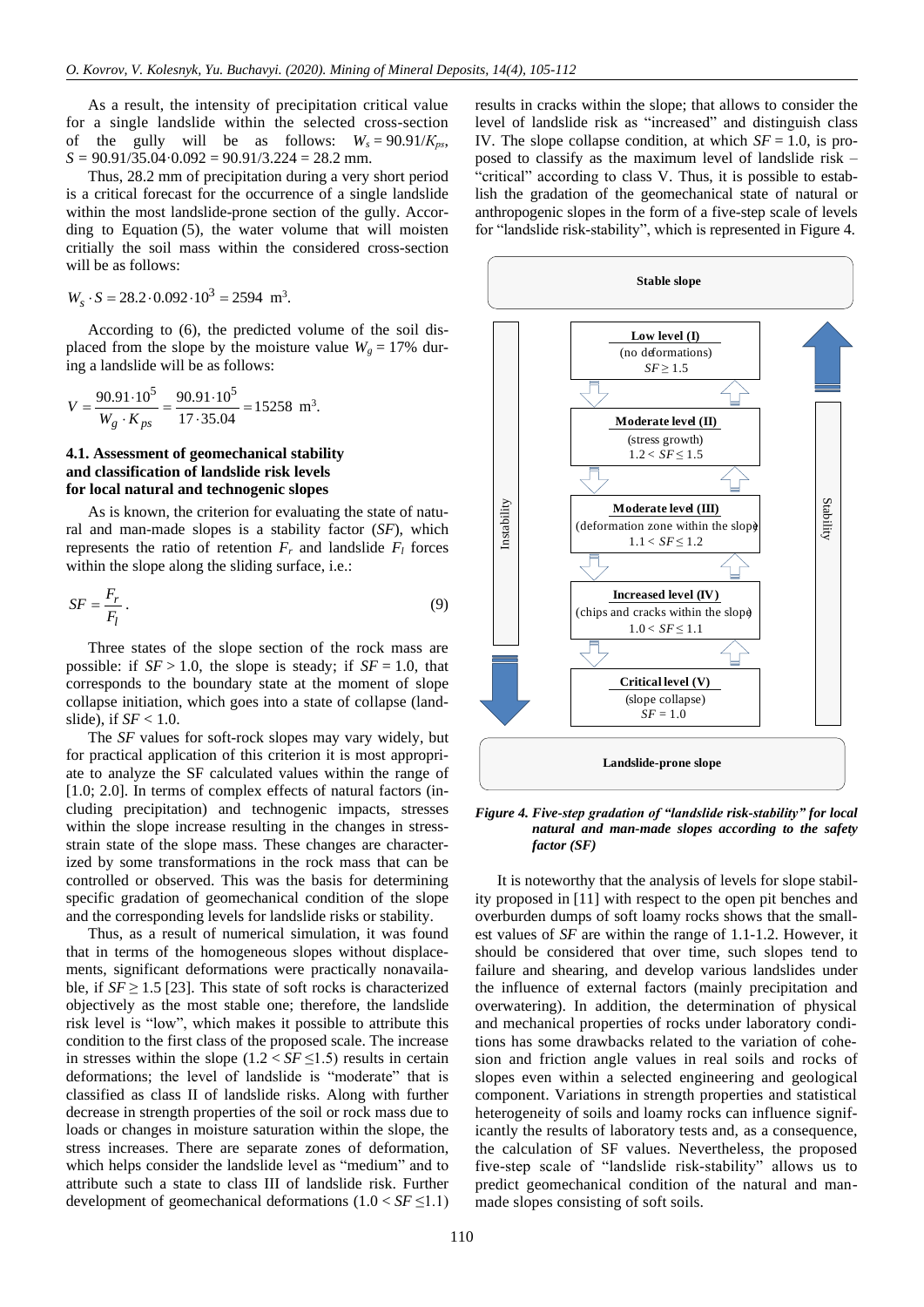As a result of the generalization, the authors propose an appropriate classification of landslides in terms of natural and man-made slopes, which is based on the *SF* values (Table 3).

*Table 3. Landslide risk levels of natural and man-made slopes according to SF values*

| <i>SF</i> value.<br>dimensionless | Land-<br>slide<br>risk<br>class | Risk<br>type | Note            |
|-----------------------------------|---------------------------------|--------------|-----------------|
| SF > 1.5                          | I                               | Man-         | Used for man-   |
|                                   |                                 |              | made slopes of  |
| $1.2 < SF \le 1.5$                | П                               | Man-         | solid and bulk  |
|                                   |                                 | made         | rocks           |
| $1.1 < SF \le 1.2$                | Ш                               | Eco-         | Characterizes   |
|                                   |                                 | logical      | the environmen- |
| $1.0 < SF \le 1.1$                | IV                              | Eco-         | tal hazard      |
|                                   |                                 | logical      | caused by       |
| $SF = 1.0$                        | V                               | Eco-         | landslides due  |
|                                   |                                 | logical      | to an emergency |
|                                   |                                 |              | made            |

The proposed classification makes it possible to determine the level of landslide risk in terms of natural and manmade slopes with the following forecasting of possible landslides with further development of effective engineering measures for land protection.

#### **5. Conclusions**

The geoclimatic model proposed by the authors makes it possible to determine the landslide risk in the regions of Ukraine by the estimated number of landslides depending on the characteristic annual precipitation values and relief indices. On the basis of this model, the classification with a fivestep scale of landslide risk ranking has been proposed: < 20 landslides per year – low landslide risk; 20-40 – moderate; 40-80 – medium; 80-120 – high; > 120 – extraordinary.

On the basis of the proposed geoclimatic model, a partial model intended for practical determination of the critical precipitation that will cause at least one soil displacement within the territory of local gully-ravine network or manmade slope has been obtained. The partial model is proposed to be used for determining the coefficient of relief for a particular section of the gully of the specified area in the form of the product of the coefficient of difference of its absolute heights, the coefficient of a stope with the highest landslide risk, and the coefficient of intersection of the terrain with the highest landslide risk.

The critical precipitation and the degree of moisture that will cause the landslide as well as the volumes of landslide have been predicted. A possible landslide process in Diivska ravine in Dnipro has been considered as an example.

Alternative determination of the landslide levels for natural and man-made slopes has been proposed on the basis of the stress-strain state of soil or rock mass in terms of the safety factor (*SF*) changes: no deformation (*SF* $\geq$  1.5); increase in stresses  $(1.2 < SF \le 1.5)$ ; formation of local deformation zones  $(1.1 < SF \le 1.2)$ ; formation of cracks within the slope  $(1.0 < SF \leq 1.1)$ ; gradual slope collapse, landslide  $(SF = 1.0)$ . The five-step grading scale of safety factors has made it possible to propose an appropriate classification of landslide risk levels and develop efficient anti-landslide engineering measures.

The obtained results have been integrated into a complex geomechanical, ecological, and climatic model of landslide

risks for prediction and prevention of exogenous geological processes, accompanied by the landslides at regional and local levels, including man-made landslides.

#### **Acknowledgements**

The results represented in the paper have been obtained with no financial support of any grant or a scientific project. The team of authors expresses their gratitude to the reviewers for valuable recommendations that have been taken into account to improve significantly the quality of this paper.

#### **References**

- <span id="page-6-0"></span>[1] Yevdin, O.M., Kovalenko, V.V., & Kropyvnytskyi, V.S. (2015). *Natsionalna dopovid pro stan tekhnogennoi ta pryrodnoi bezpeky v Ukraini u 2014 rotsi*. Kyiv, Ukraina: Derzhavna sluzhba Ukrainy z nadzvychainykh sytuatsii.
- <span id="page-6-1"></span>[2] Bondar, O.I. (2016). *Natsionalna dopovid pro stan navkolyshnoho pryrodnoho seredovyscha v Ukraini u 2015 rotsi*. Kyiv, Ukraina: Ministerstvo zakhystu dovkillia ta pryrodnykh resursiv Ukrainy.
- <span id="page-6-2"></span>[3] Gariano, S.L., & Guzzetti, F. (2016). Landslides in a changing climate. *Earth-Science Reviews*, (162), 227-252. <https://doi.org/10.1016/j.earscirev.2016.08.011>
- <span id="page-6-3"></span>[4] Petley, D. (2012). Global patterns of loss of life from land-slides. *Geology*, *40*(10), 927-930[. https://doi.org/10.1130/G33217.1](https://doi.org/10.1130/G33217.1)
- <span id="page-6-4"></span>[5] Crozier, M.J. (2010). Deciphering the effect of climate change on landslide activity: A review. *Geomorphology*, (124), 260-267. <https://doi.org/10.1016/j.geomorph.2010.04.009>
- <span id="page-6-5"></span>[6] Seneviratne, S.I., Nicholls, N., Easterling, D., Goodess, C.M., Kanae, S., Kossin, J., Luo, Y., Marengo, J., McInnes, K., Rahimi, M., Reichstein, M., Sorteberg, A., Vera, C., & Zhang, X. (2012). Changes in climate extremes and their im-pacts on the natural physical environment. In *Managing the risks of extreme events and disasters to advance climate change adaptation* (pp. 109-230). A Special report of working groups I and II of the Intergovernmental Panel on Climate Change (IPCC). Cambridge, United Kingdom: Cambridge University Press.
- <span id="page-6-6"></span>[7] Comegna, L., Picarelli, L., Bucchignani, E., & Mercogliano, P. (2013). Potential effects of incoming climate changes on the behaviour of slow active landslides in clay. *Landslides*, *10*(4), 373-391. <https://doi.org/10.1007/s10346-012-0339-3>
- <span id="page-6-7"></span>[8] Rianna, G., Zollo, A.L., Tommasi, P., Paciucci, M., Comegna, L., & Mercogliano, P. (2014). Evaluation of the effects of climate changes on landslide activity of Orvieto clayey slope. *Procedia Earth Planetary Science*, (9), 54-63[. https://doi.org/10.1016/j.proeps.2014.06.017](https://doi.org/10.1016/j.proeps.2014.06.017)
- <span id="page-6-8"></span>[9] Chang, S.-H., & Chiang, K.-T. (2011). The potential impact of climate change on typhoontriggered landslides in Taiwan, 2010-2099. *Geomorphology*, (133), 143-151[. https://doi.org/10.1016/j.geomorph.2010.12.028](https://doi.org/10.1016/j.geomorph.2010.12.028)
- <span id="page-6-9"></span>[10] Rudko, G.I., & Osiuk, V.A. (2012). *Inzhenernaya geodinamika Ukrainy i Moldovy (opolznevye geosistemy)*. Bukrek: Znanie.
- <span id="page-6-10"></span>[11] Galperin, A.M. (2003). *Geomechanics of open-cast mining*. Moscow, Russian Federation: Publishing House of the Moscow State Mining University.
- <span id="page-6-11"></span>[12] Fleurisson, J-A. (2012). Slope design and implementation in open pit mines: Geological and geomechanical approach. *Procedia Engineering*, (46), 27-38[. https://doi.org/10.1016/j.proeng.2012.09.442](https://doi.org/10.1016/j.proeng.2012.09.442)
- <span id="page-6-12"></span>[13] Hamedifar, H., Bea, R.G., Pestana-Nascimento, J.M., & Roe, E.M. (2014). Role of probabilistic methods in sustainable geotechnical slope stability analysis. *Procedia Earth and Planetary Science*, (9), 132-142. <https://doi.org/10.1016/j.proeps.2014.06.009>
- <span id="page-6-13"></span>[14] Luo, N., Bathurst, R.J., & Javankhoshde, S. (2016). Probabilistic stability analysis of simple reinforced slopes by finite element meth-<br>od. Computers and Geotechnics, (77), 45-55. od. *Computers and Geotechnics*, (77), 45-55. <https://doi.org/10.1016/j.compgeo.2016.04.001>
- <span id="page-6-14"></span>[15] Severin, J., Eberhardtb, E., Leonic, L., & Fortind, S. (2014). Development and application of a pseudo-3D pit slope displacement map derived from ground-based radar. *Engineering Geology*, (181), 202-211. <https://doi.org/10.1016/j.enggeo.2014.07.016>
- <span id="page-6-15"></span>[16] Osasan, K.S., & Stacey, T.R. (2014). Automatic prediction of time to failure of open pit mine slopes based on radar monitoring and inverse velocity method. *International Journal of Mining Science and Technology*, *24*(2), 275-280.<https://doi.org/10.1016/j.ijmst.2014.01.021>
- <span id="page-6-16"></span>[17] Zhao, L-H., Cheng, X., Zhang, Y., Li, L., & Li, De-J. (2016). Stability analysis of seismic slopes with cracks. *Computers and Geotechnics*, (77), 77-90[. https://doi.org/10.1016/j.compgeo.2016.04.007](https://doi.org/10.1016/j.compgeo.2016.04.007)